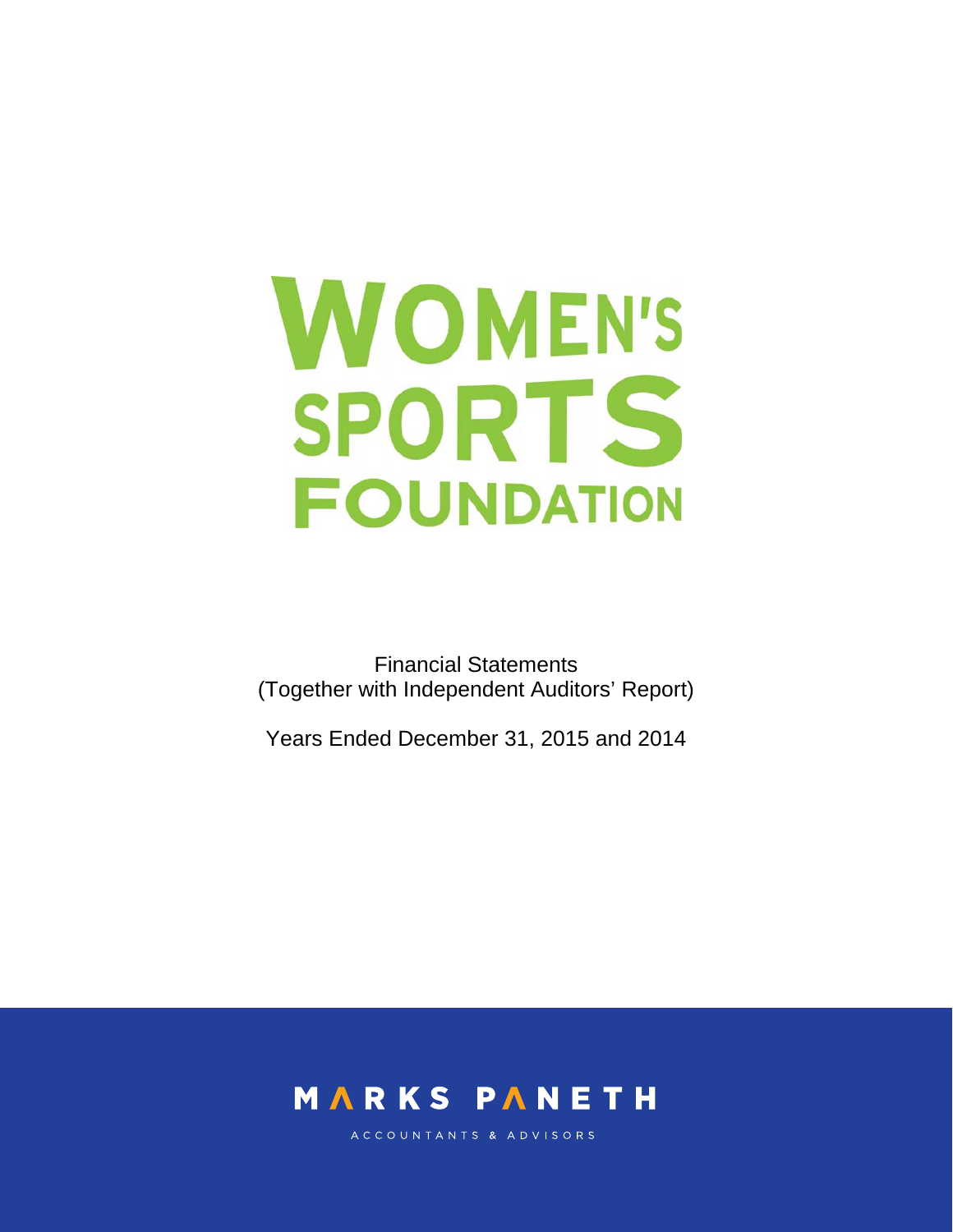# **WOMEN'S SPORTS FOUNDATION**

# **FINANCIAL STATEMENTS** (Together with Independent Auditors' Report)

# YEARS ENDED DECEMBER 31, 2015 AND 2014

# **CONTENTS**

# Page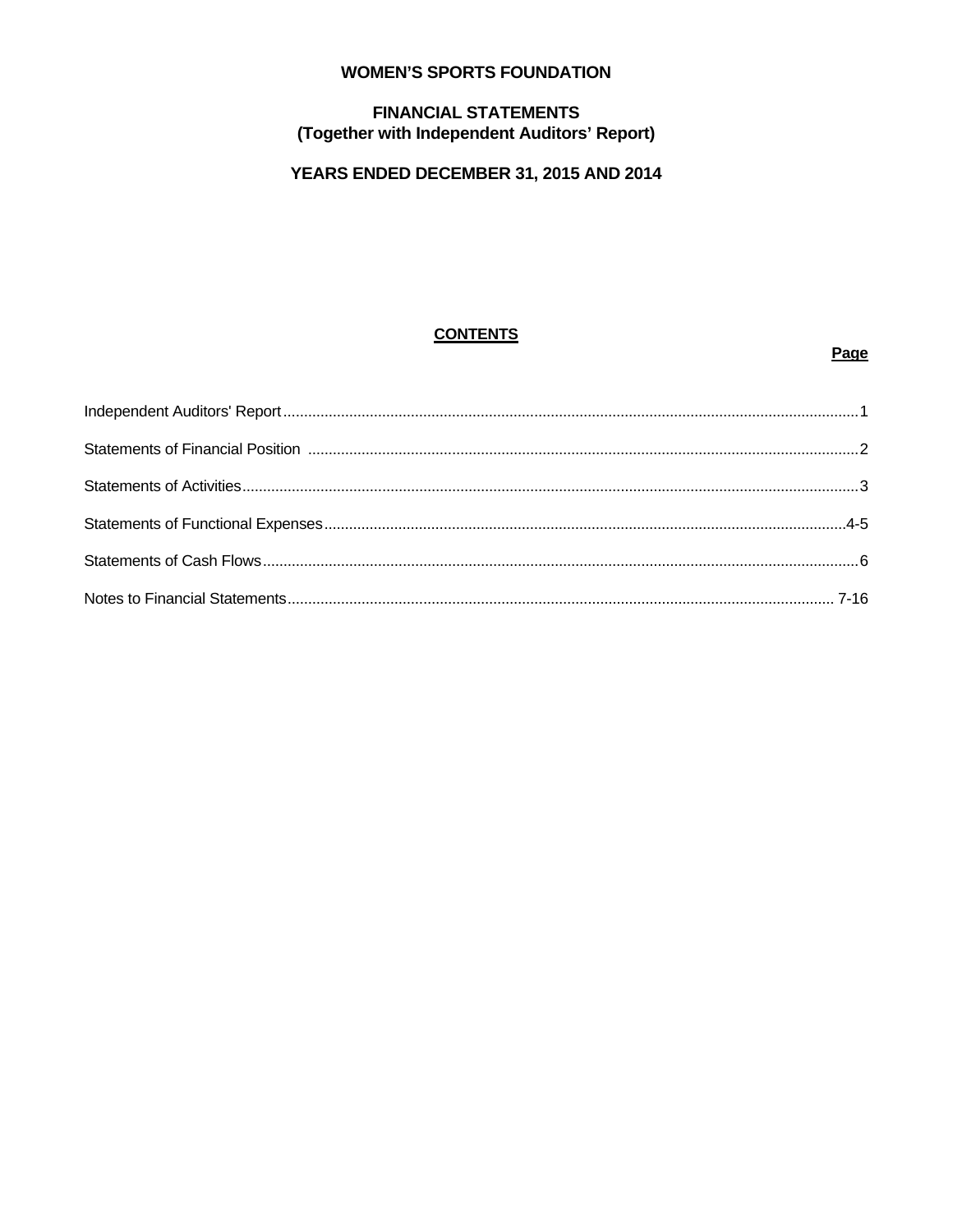Marks Paneth LLP New York 685 Third Avenue New Jersey New York, NY 10017 Pennsylvania<br>
P 212 503 8800 Washington F 212.370.3759 www.markspaneth.com

Washington, DC



# **INDEPENDENT AUDITORS' REPORT**

To the Board of Trustees of the Women's Sports Foundation

We have audited the accompanying financial statements of the Women's Sports Foundation (the "Foundation") which comprise the statements of financial position as of December 31, 2015 and 2014, and the related statements of activities, functional expenses and cash flows for the years then ended, and the related notes to the financial statements.

#### *Management's Responsibility for the Financial Statements*

Management is responsible for the preparation and fair presentation of these financial statements in accordance with accounting principles generally accepted in the United States of America; this includes the design, implementation, and maintenance of internal control relevant to the preparation and fair presentation of financial statements that are free from material misstatement, whether due to fraud or error.

#### *Auditors' Responsibility*

Our responsibility is to express an opinion on these financial statements based on our audits. We conducted our audits in accordance with auditing standards generally accepted in the United States of America. Those standards require that we plan and perform the audit to obtain reasonable assurance about whether the financial statements are free of material misstatement.

An audit involves performing procedures to obtain audit evidence about the amounts and disclosures in the financial statements. The procedures selected depend on the auditor's judgment, including the assessment of the risks of material misstatement of the financial statements, whether due to fraud or error. In making those risk assessments, the auditor considers internal control relevant to the entity's preparation and fair presentation of the financial statements in order to design audit procedures that are appropriate in the circumstances, but not for the purpose of expressing an opinion on the effectiveness of the entity's internal control. Accordingly, we express no such opinion. An audit also includes evaluating the appropriateness of accounting policies used and the reasonableness of significant accounting estimates made by management, as well as evaluating the overall presentation of the financial statements.

We believe that the audit evidence we have obtained is sufficient and appropriate to provide a basis for our audit opinion.

#### *Opinion*

In our opinion, the financial statements referred to above present fairly, in all material respects, the financial position of the Women's Sports Foundation as of December 31, 2015 and 2014, and the changes in its net assets and its cash flows for the years then ended, in conformity with accounting principles generally accepted in the United States of America.

Marks Paneth LLP

New York, NY September 20, 2016



An independent member of **Morison** International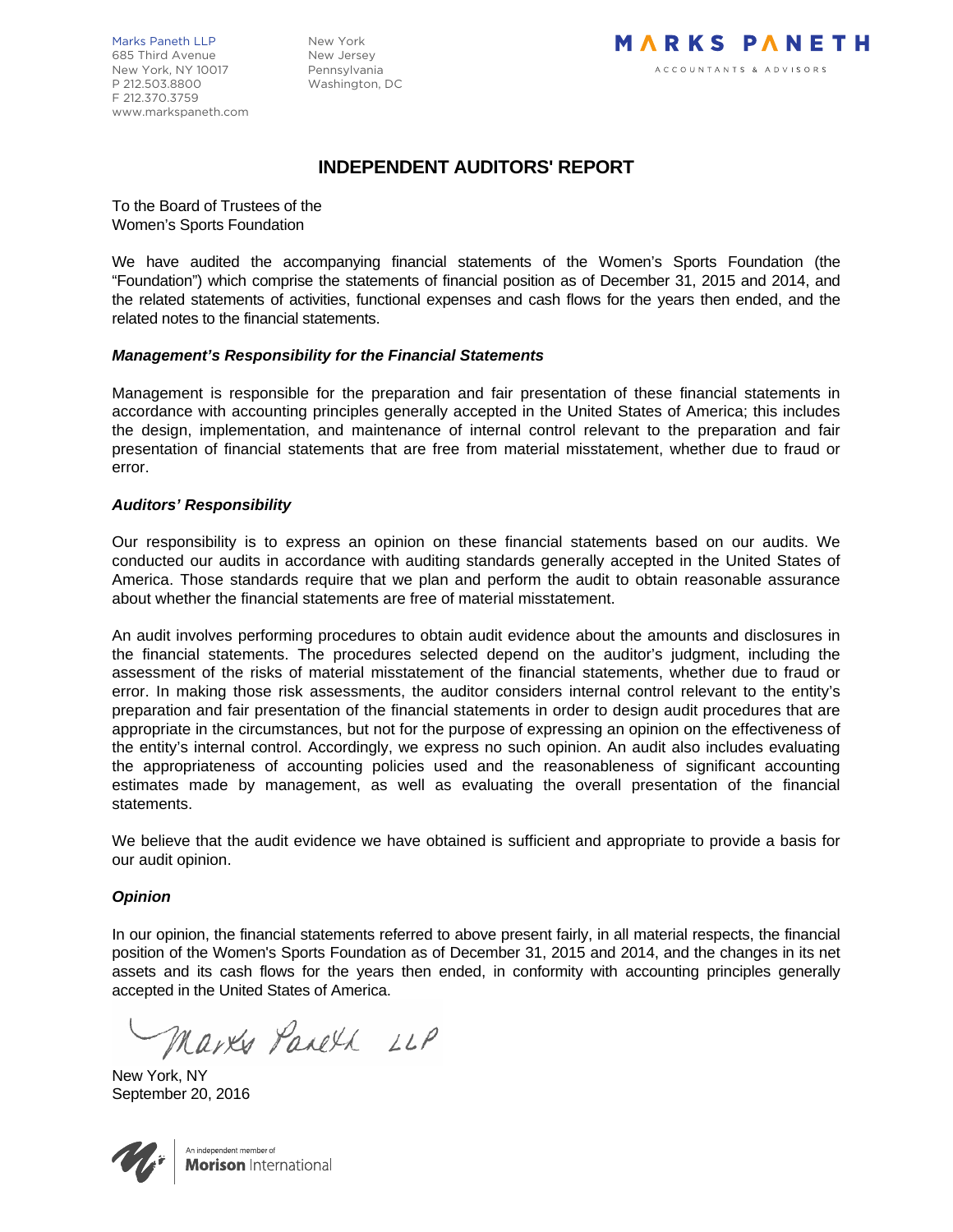#### **WOMEN'S SPORTS FOUNDATION STATEMENTS OF FINANCIAL POSITION AS OF DECEMBER 31, 2015 AND 2014**

|                                                | 2015            | 2014            |
|------------------------------------------------|-----------------|-----------------|
| <b>ASSETS</b>                                  |                 |                 |
| Cash and cash equivalents (Notes 2D and 11)    | \$<br>2,050,756 | \$<br>1,267,257 |
| Contributions receivable, net (Notes 2E and 3) | 1,109,362       | 2,245,560       |
| Investments (Notes 2G, 2N, 4, 6 and 9)         | 1,176,938       | 1,050,383       |
| Prepaid expenses and other assets (Note 8)     | 161,199         | 119,713         |
| Property and equipment, net (Notes 2H and 5)   | 20,648          | 24,127          |
| <b>TOTAL ASSETS</b>                            | \$<br>4,518,903 | \$<br>4,707,040 |
| <b>LIABILITIES</b>                             |                 |                 |
| Accounts payable and accrued expenses          | \$<br>114,982   | \$<br>24,122    |
| Grants payable (Note 2I)                       | 143,500         | 35,833          |
| Deferred rent (Note 2J)                        | 2,534           |                 |
| Deferred compensation (Note 8)                 |                 | 16,951          |
| <b>TOTAL LIABILITIES</b>                       | 261,016         | 76,906          |
| <b>COMMITMENTS AND CONTINGENCY (Note 12)</b>   |                 |                 |
| <b>NET ASSETS (Note 2C)</b>                    |                 |                 |
| Unrestricted:                                  |                 |                 |
| Operations                                     | 1,390,577       | 797,087         |
| Invested in property and equipment             | 20,648          | 24,127          |
| <b>Total unrestricted</b>                      | 1,411,225       | 821,214         |
| Temporarily restricted (Note 7)                | 1,963,250       | 3,115,508       |
| Permanently restricted (Note 10)               | 883,412         | 693,412         |
| <b>TOTAL NET ASSETS</b>                        | 4,257,887       | 4,630,134       |
| <b>TOTAL LIABILITIES AND NET ASSETS</b>        | 4,518,903<br>\$ | \$<br>4,707,040 |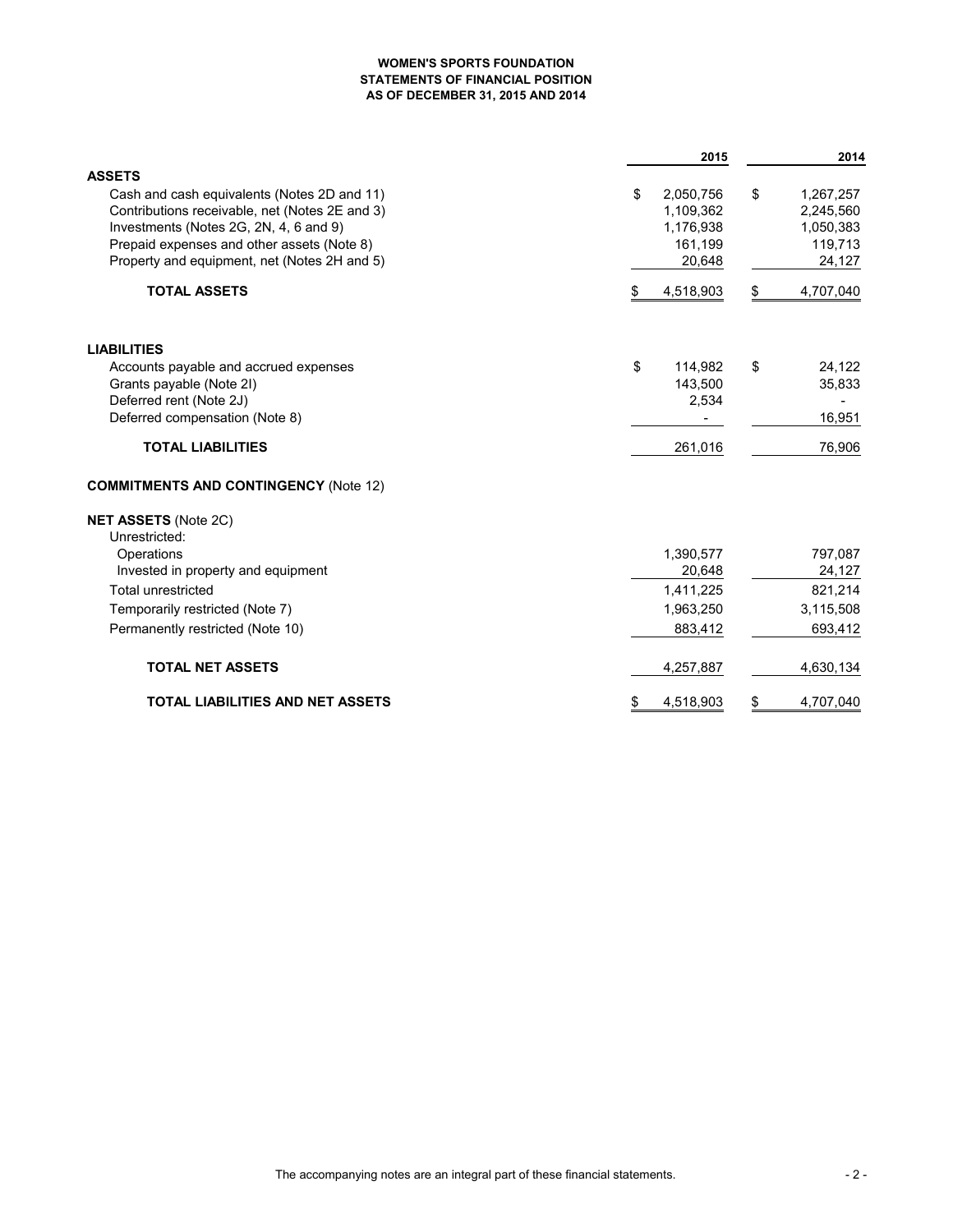#### **WOMEN'S SPORTS FOUNDATION STATEMENTS OF ACTIVITIES FOR THE YEARS ENDED DECEMBER 31, 2015 AND 2014**

|                                                           |                     | For the Year Ended December 31, 2015    |                                  |                      | For the Year Ended December 31, 2014 |                     |     |                                         |    |                                  |               |
|-----------------------------------------------------------|---------------------|-----------------------------------------|----------------------------------|----------------------|--------------------------------------|---------------------|-----|-----------------------------------------|----|----------------------------------|---------------|
|                                                           | <b>Unrestricted</b> | <b>Temporarily</b><br><b>Restricted</b> | Permanently<br><b>Restricted</b> | <b>Total</b><br>2015 |                                      | <b>Unrestricted</b> |     | <b>Temporarily</b><br><b>Restricted</b> |    | Permanently<br><b>Restricted</b> | Total<br>2014 |
| PUBLIC SUPPORT AND REVENUE:                               |                     |                                         |                                  |                      |                                      |                     |     |                                         |    |                                  |               |
| <b>Public Support:</b>                                    |                     |                                         |                                  |                      |                                      |                     |     |                                         |    |                                  |               |
| Special events                                            | \$<br>1,002,349     | \$                                      | \$                               | \$<br>1,002,349      |                                      | \$1,195,047         | \$  |                                         | \$ |                                  | \$1,195,047   |
| Less: costs of direct benefits to donor (Notes 2F and 2K) | (436, 194)          |                                         |                                  | (436, 194)           |                                      | (333, 561)          |     |                                         |    |                                  | (333, 561)    |
| Net special events income                                 | 566,155             |                                         |                                  | 566,155              |                                      | 861,486             |     |                                         |    |                                  | 861,486       |
| Contributions and grants (Notes 2B and 2F)                | 526,899             | 681,295                                 | 190,000                          | 1,398,194            |                                      | 743,083             |     | 2,229,502                               |    |                                  | 2,972,585     |
| Contributions in-kind (Note 2F)                           | 161,465             |                                         |                                  | 161,465              |                                      | 129,515             |     |                                         |    |                                  | 129,515       |
| Revenue:                                                  |                     |                                         |                                  |                      |                                      |                     |     |                                         |    |                                  |               |
| Investment activity, net (Note 4)                         | (22,061)            | (1, 297)                                |                                  | (23, 358)            |                                      | 12,063              |     | 45,320                                  |    |                                  | 57,383        |
| Other revenues                                            | 16,122              |                                         |                                  | 16,122               |                                      | 64,927              |     |                                         |    |                                  | 64,927        |
| Net assets released from restrictions (Notes 7 and 10)    | 1,832,256           | (1,832,256)                             |                                  | $\sim$               |                                      | 885,237             |     | (885, 237)                              |    |                                  | $\sim$        |
| TOTAL PUBLIC SUPPORT AND REVENUE                          | 3,080,836           | (1, 152, 258)                           | 190,000                          | 2,118,578            |                                      | 2,696,311           |     | 1,389,585                               |    |                                  | 4,085,896     |
| <b>EXPENSES (Note 2K):</b>                                |                     |                                         |                                  |                      |                                      |                     |     |                                         |    |                                  |               |
| <b>Program Services:</b>                                  |                     |                                         |                                  |                      |                                      |                     |     |                                         |    |                                  |               |
| Participation                                             | 462.993             |                                         |                                  | 462.993              |                                      | 326,593             |     |                                         |    |                                  | 326.593       |
| Education                                                 | 857,137             |                                         |                                  | 857,137              |                                      | 636,129             |     |                                         |    |                                  | 636,129       |
| Advocacy                                                  | 102,981             |                                         |                                  | 102,981              |                                      | 202,593             |     |                                         |    |                                  | 202,593       |
| Research                                                  | 94,756              |                                         |                                  | 94,756               |                                      | 170,185             |     |                                         |    |                                  | 170,185       |
| Leadership                                                | 122,506             |                                         |                                  | 122,506              |                                      | 36,000              |     |                                         |    |                                  | 36,000        |
| <b>Total program services</b>                             | 1,640,373           |                                         |                                  | 1,640,373            |                                      | 1,371,500           |     |                                         |    | $\overline{\phantom{0}}$         | 1,371,500     |
| <b>Supporting Services:</b>                               |                     |                                         |                                  |                      |                                      |                     |     |                                         |    |                                  |               |
| Management and general                                    | 456,656             |                                         |                                  | 456.656              |                                      | 476,290             |     |                                         |    |                                  | 476,290       |
| Fundraising                                               | 393,796             |                                         |                                  | 393,796              |                                      | 443,650             |     |                                         |    |                                  | 443,650       |
| <b>Total supporting services</b>                          | 850,452             |                                         |                                  | 850,452              |                                      | 919,940             |     |                                         |    |                                  | 919,940       |
|                                                           |                     |                                         |                                  |                      |                                      |                     |     |                                         |    |                                  |               |
| <b>TOTAL EXPENSES</b>                                     | 2,490,825           |                                         |                                  | 2,490,825            |                                      | 2,291,440           |     |                                         |    |                                  | 2,291,440     |
| <b>CHANGE IN NET ASSETS BEFORE WRITE-OFFS</b>             | 590,011             | (1, 152, 258)                           | 190,000                          | (372, 247)           |                                      | 404,871             |     | 1,389,585                               |    |                                  | 1,794,456     |
| Write-off of uncollectible contributions (Note 2E)        |                     |                                         |                                  |                      |                                      | (2,600)             |     |                                         |    |                                  | (2,600)       |
| <b>CHANGE IN NET ASSETS</b>                               | 590,011             | (1, 152, 258)                           | 190,000                          | (372, 247)           |                                      | 402,271             |     | 1,389,585                               |    |                                  | 1,791,856     |
| Net assets - beginning of year                            | 821,214             | 3,115,508                               | 693,412                          | 4,630,134            |                                      | 418,943             |     | 1,725,923                               |    | 693,412                          | 2,838,278     |
| <b>NET ASSETS - END OF YEAR</b>                           | \$<br>1,411,225     | \$<br>1,963,250                         | 883,412                          | 4,257,887            | \$                                   | 821,214             | \$. | 3,115,508                               | \$ | 693,412                          | \$4,630,134   |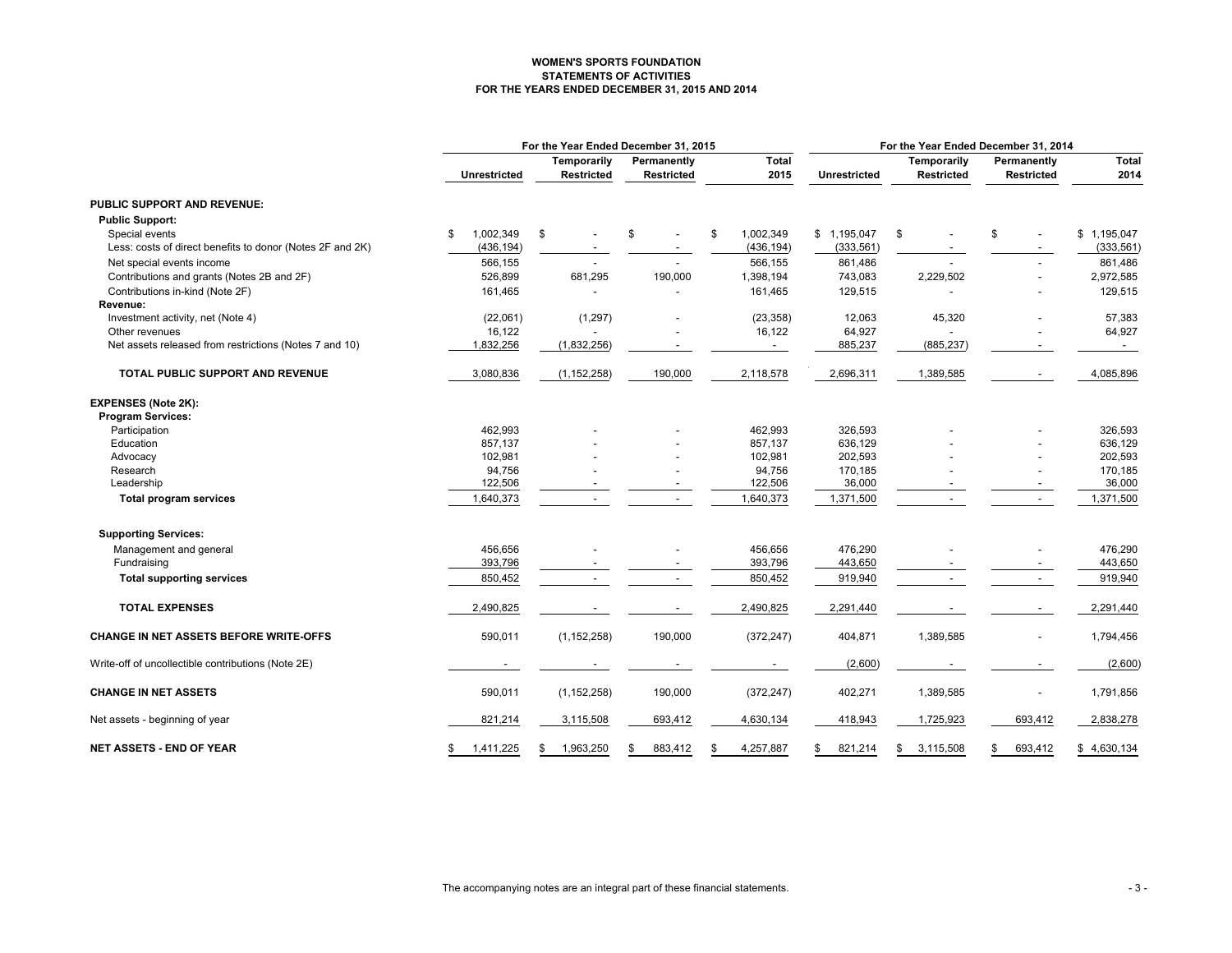# **WOMEN'S SPORTS FOUNDATION STATEMENT OF FUNCTIONAL EXPENSES FOR THE YEAR ENDED DECEMBER 31, 2015 (With Comparative Totals for December 31, 2014)**

|                                                      | <b>Program Services</b> |    |                   |  |                  |      |                          |    |            | <b>Supporting Services</b> |                                            |                           |    |                    |    |                    |          |                      |
|------------------------------------------------------|-------------------------|----|-------------------|--|------------------|------|--------------------------|----|------------|----------------------------|--------------------------------------------|---------------------------|----|--------------------|----|--------------------|----------|----------------------|
|                                                      | Participation           |    | Education         |  | Advocacy         |      | Research                 |    | Leadership |                            | <b>Total</b><br>Program<br><b>Services</b> | Management<br>and General |    | <b>Fundraising</b> |    | Total<br>2015      |          | <b>Total</b><br>2014 |
| Salaries<br>Payroll taxes and related costs (Note 8) | \$<br>64,992<br>12,340  | \$ | 273,190<br>51,981 |  | 57,460<br>11,860 | - \$ | 26,169<br>5,234          | \$ | ÷          | \$                         | 421,811<br>81,415                          | \$<br>138,194<br>27,390   | S. | 146,596<br>27,429  | \$ | 706,601<br>136,234 | <b>S</b> | 732,577<br>137,531   |
| <b>Total Salaries and Related Costs</b>              | 77,332                  |    | 325,171           |  | 69,320           |      | 31,403                   |    | $\sim$     |                            | 503,226                                    | 165,584                   |    | 174,025            |    | 842,835            |          | 870,108              |
| Occupancy (Note 12)                                  | 9,306                   |    | 39,214            |  | 8,971            |      | 3,904                    |    | $\sim$     |                            | 61,395                                     | 24,175                    |    | 20,739             |    | 106,309            |          | 100,666              |
| Professional services (Note 2F)                      | 5,080                   |    | 39,700            |  | 3,100            |      | 49,025                   |    | 38,280     |                            | 135,185                                    | 194,461                   |    | 113,427            |    | 443,073            |          | 466,680              |
| Investment expense (Note 4)                          |                         |    |                   |  |                  |      | $\sim$                   |    |            |                            | $\sim$                                     | 19,111                    |    |                    |    | 19,111             |          | 6,389                |
| Production and printing                              | 200                     |    | 4,587             |  | 178              |      | 2,038                    |    | 322        |                            | 7,325                                      | 10,945                    |    | 12,404             |    | 30,674             |          | 19,575               |
| Communication and media                              | 4,922                   |    | 26,970            |  | 4,481            |      | 1,728                    |    | 464        |                            | 38,565                                     | 9,612                     |    | 11,109             |    | 59,286             |          | 71,023               |
| Grant expense                                        | 340,264                 |    | 293,500           |  | 3,568            |      | $\overline{\phantom{a}}$ |    | 9,000      |                            | 646,332                                    |                           |    |                    |    | 646,332            |          | 298,518              |
| Insurance                                            |                         |    |                   |  |                  |      |                          |    |            |                            | $\sim$                                     | 18,517                    |    |                    |    | 18,517             |          | 32,536               |
| Office supplies                                      | 467                     |    | 93.759            |  | 398              |      | 153                      |    | 52,090     |                            | 146,867                                    | 883                       |    | 23,257             |    | 171,007            |          | 18,670               |
| Postage and shipping                                 | 518                     |    | 5,116             |  | 319              |      | 206                      |    | 13         |                            | 6,172                                      | 2,031                     |    | 3,997              |    | 12,200             |          | 14,507               |
| Meetings and conferences                             |                         |    | 5,413             |  | 834              |      | 861                      |    |            |                            | 7,108                                      | 9,650                     |    | 437,339            |    | 454,097            |          | 344,116              |
| Travel and transportation                            | 4.772                   |    | 5,391             |  | 7,053            |      | 3,380                    |    | 22,312     |                            | 42,908                                     | 10,373                    |    | 18,258             |    | 71,539             |          | 148,506              |
| Telephone                                            | 2,486                   |    | 8,847             |  | 2,715            |      | 848                      |    | 25         |                            | 14,921                                     | 5,720                     |    | 6,267              |    | 26,908             |          | 48,169               |
| <b>Expensed equipment</b>                            | 992                     |    | 4,264             |  | 936              |      | 703                      |    |            |                            | 6,895                                      | 2,226                     |    | 5,503              |    | 14,624             |          | 23,068               |
| Miscellaneous                                        | 15,516                  |    | 410               |  | 99               |      | 23                       |    |            |                            | 16,048                                     | $\overline{\phantom{a}}$  |    | 1,049              |    | 17,097             |          | 118,776              |
| Depreciation and amortization (Note 2H)              | 1,138                   |    | 4,795             |  | 1,009            |      | 484                      |    |            |                            | 7,426                                      | 2,479                     |    | 2,616              |    | 12,521             |          | 50,083               |
| Subtotal                                             | 462,993                 |    | 857,137           |  | 102,981          |      | 94,756                   |    | 122,506    |                            | 1,640,373                                  | 475,767                   |    | 829,990            |    | 2,946,130          |          | 2,631,390            |
| Less: direct benefit to donors                       |                         |    |                   |  |                  |      |                          |    |            |                            |                                            |                           |    | (436, 194)         |    | (436, 194)         |          | (333, 561)           |
| Less: investment expenses                            |                         |    |                   |  |                  |      |                          |    |            |                            |                                            | (19, 111)                 |    |                    |    | (19, 111)          |          | (6, 389)             |
| <b>TOTAL EXPENSES</b>                                | 462,993                 |    | 857,137           |  | 102,981          |      | 94,756                   | -8 | 122,506    | -96                        | 1,640,373                                  | 456,656                   |    | 393,796            |    | 2,490,825          |          | 2.291.440            |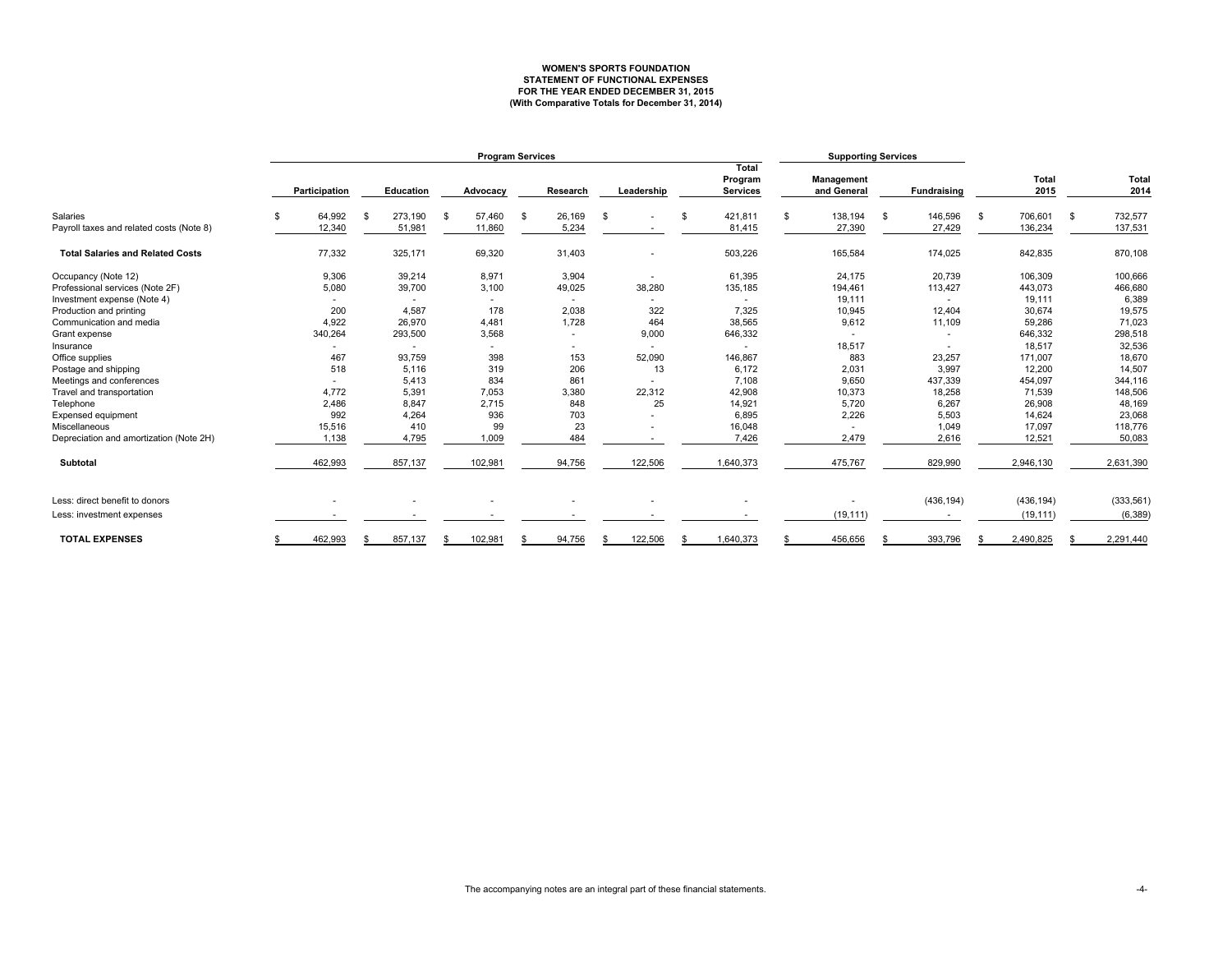#### **WOMEN'S SPORTS FOUNDATION STATEMENT OF FUNCTIONAL EXPENSES FOR THE YEAR ENDED DECEMBER 31, 2014**

|                                          |    | <b>Program Services</b> |      |                  |    |          |    |          |      |            |   |                                            | <b>Supporting Services</b>       |                          |                      |
|------------------------------------------|----|-------------------------|------|------------------|----|----------|----|----------|------|------------|---|--------------------------------------------|----------------------------------|--------------------------|----------------------|
|                                          |    | Participation           |      | <b>Education</b> |    | Advocacy |    | Research |      | Leadership |   | <b>Total</b><br>Program<br><b>Services</b> | <b>Management</b><br>and General | Fundraising              | <b>Total</b><br>2014 |
| Salaries                                 | £. | 64,184                  | - \$ | 301,311          | \$ | 63,594   | \$ | 28,187   | - \$ |            | S | 457,276                                    | \$<br>131,775                    | \$<br>143,526            | \$<br>732,577        |
| Payroll taxes and related costs (Note 8) |    | 12,170                  |      | 57,132           |    | 12,058   |    | 5,346    |      |            |   | 86,706                                     | 23,611                           | 27,214                   | 137,531              |
| <b>Total Salaries and Related Costs</b>  |    | 76,354                  |      | 358,443          |    | 75,652   |    | 33,533   |      |            |   | 543,982                                    | 155,386                          | 170,740                  | 870,108              |
| Occupancy (Note 12)                      |    | 8,341                   |      | 39,158           |    | 8,265    |    | 3,663    |      |            |   | 59,427                                     | 22,586                           | 18,653                   | 100,666              |
| Professional services (Note 2F)          |    | 150                     |      | 27,255           |    | 91,006   |    | 47,000   |      | 36,000     |   | 201,411                                    | 205,544                          | 59,725                   | 466,680              |
| Investment expense (Note 4)              |    |                         |      | $\sim$           |    |          |    |          |      |            |   | $\overline{\phantom{a}}$                   | 6,389                            | $\overline{\phantom{a}}$ | 6,389                |
| Production and printing                  |    | 463                     |      | 2,617            |    | 459      |    | 204      |      |            |   | 3,743                                      | 952                              | 14,880                   | 19,575               |
| Communication and media                  |    | 5,749                   |      | 31,391           |    | 5,697    |    | 2,825    |      |            |   | 45,662                                     | 11,804                           | 13,557                   | 71,023               |
| Grant expense                            |    | 219,268                 |      | 79,250           |    |          |    |          |      |            |   | 298,518                                    |                                  |                          | 298,518              |
| Insurance                                |    | 3,017                   |      | 14,162           |    | 2,990    |    | 1,325    |      |            |   | 21,494                                     | 4,296                            | 6.746                    | 32,536               |
| Office supplies                          |    | 722                     |      | 2,942            |    | 547      |    | 253      |      |            |   | 4,464                                      | 928                              | 13,278                   | 18,670               |
| Postage and shipping                     |    | 869                     |      | 9.443            |    | 617      |    | 264      |      |            |   | 11,193                                     | 1,346                            | 1,968                    | 14,507               |
| Meetings and conferences                 |    |                         |      | 2,500            |    | 660      |    | 1,925    |      |            |   | 5,085                                      | 4,895                            | 334,136                  | 344,116              |
| Travel and transportation                |    |                         |      | 14,147           |    | 5,048    |    | 2,619    |      |            |   | 21,814                                     | 26,719                           | 99,973                   | 148,506              |
| Telephone                                |    | 4,178                   |      | 19,648           |    | 4,139    |    | 1,835    |      |            |   | 29,800                                     | 8,577                            | 9,792                    | 48,169               |
| Expensed equipment                       |    | 1,847                   |      | 8,670            |    | 1,830    |    | 811      |      |            |   | 13,158                                     | 3,792                            | 6,118                    | 23,068               |
| Miscellaneous                            |    | 804                     |      | 3,825            |    | 897      |    | 71,807   |      |            |   | 77,333                                     | 24,600                           | 16,843                   | 118,776              |
| Depreciation and amortization (Note 2H)  |    | 4,831                   |      | 22,678           |    | 4,786    |    | 2,121    |      |            |   | 34,416                                     | 4,865                            | 10,802                   | 50,083               |
| <b>Subtotal</b>                          |    | 326,593                 |      | 636,129          |    | 202,593  |    | 170,185  |      | 36,000     |   | 1,371,500                                  | 482,679                          | 777,211                  | 2,631,390            |
| Less: direct benefit to donors           |    |                         |      |                  |    |          |    |          |      |            |   |                                            |                                  | (333, 561)               | (333, 561)           |
| Less: investment expenses                |    |                         |      |                  |    |          |    |          |      |            |   |                                            | (6, 389)                         |                          | (6, 389)             |
| <b>TOTAL EXPENSES</b>                    |    | 326,593                 |      | 636,129          |    | 202,593  |    | 170,185  |      | 36,000     |   | 1,371,500                                  | 476,290                          | 443,650                  | 2,291,440            |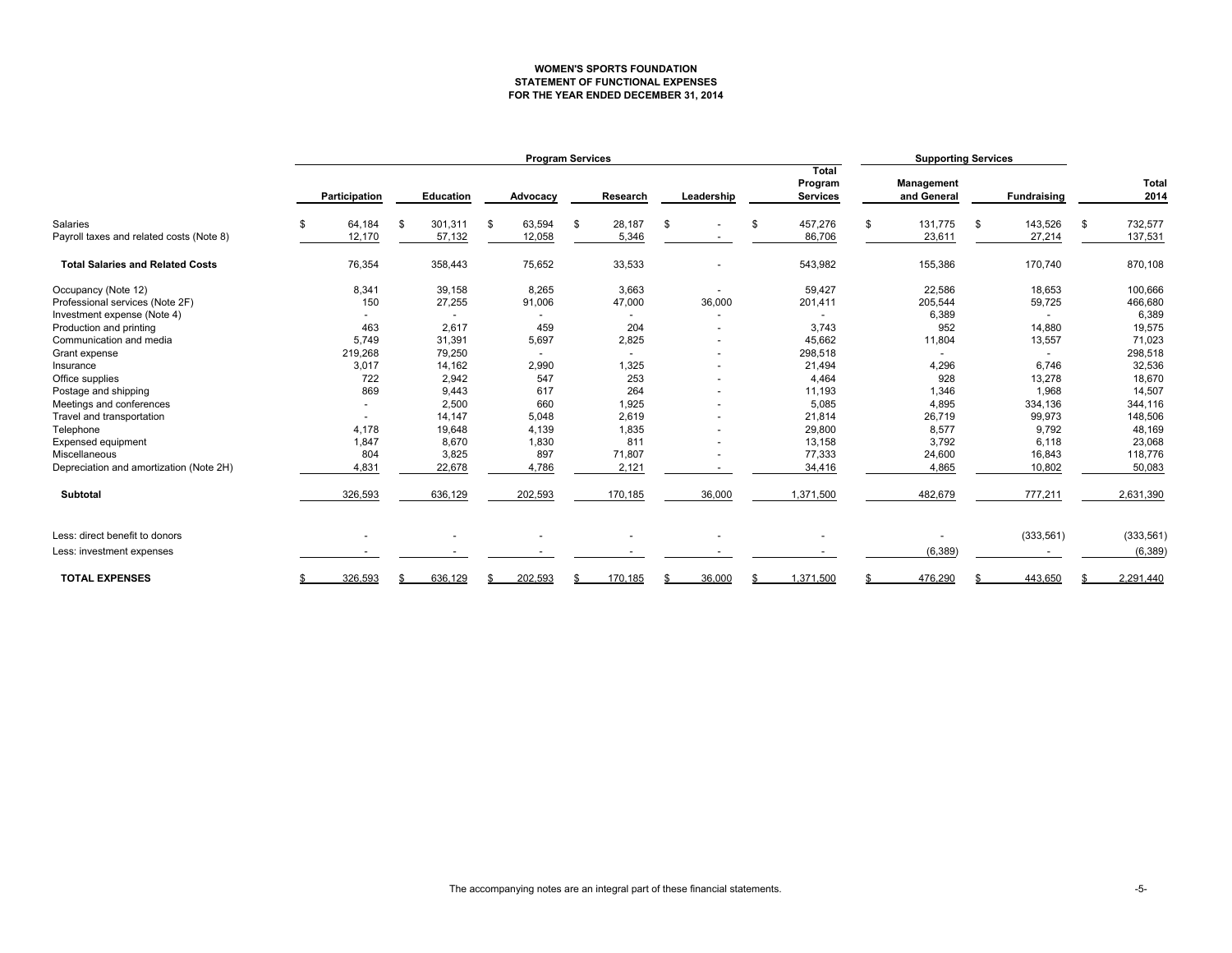# **WOMEN'S SPORTS FOUNDATION STATEMENTS OF CASH FLOWS FOR THE YEARS ENDED DECEMBER 31, 2015 AND 2014**

|                                                                                                | 2015             | 2014            |
|------------------------------------------------------------------------------------------------|------------------|-----------------|
| <b>CASH FLOWS FROM OPERATING ACTIVITIES:</b>                                                   |                  |                 |
| Change in net assets                                                                           | \$<br>(372, 247) | \$<br>1,791,856 |
| Adjustments to reconcile change in net assets to<br>net cash provided by operating activities: |                  |                 |
| Depreciation and amortization expense                                                          | 12,521           | 50,083          |
| Write-off of uncollectible contributions receivable                                            |                  | 2,600           |
| Amortization of discount on contributions                                                      | 7,585            | (1, 271)        |
| Realized and unrealized loss (gain) on investments                                             | 32,245           | (45, 696)       |
| Subtotal                                                                                       | (319, 896)       | 1,797,572       |
| Changes in operating assets and liabilities:<br>Decrease (increase) in assets:                 |                  |                 |
| Contributions receivable                                                                       | 1,128,613        | (903, 940)      |
| Prepaid expenses and other assets                                                              | (41, 486)        | 14,251          |
| Increase (decrease) in liabilities:                                                            |                  |                 |
| Accounts payable and accrued expenses                                                          | 90,860           | (57, 157)       |
| Grants payable                                                                                 | 107,667          | 24,122          |
| Deferred rent                                                                                  | 2,534            |                 |
| Deferred compensation                                                                          | (16, 951)        | (29, 338)       |
| <b>Net Cash Provided by Operating Activities</b>                                               | 951,341          | 845,510         |
| <b>CASH FLOWS FROM INVESTING ACTIVITIES:</b>                                                   |                  |                 |
| Purchases of property and equipment                                                            | (9,042)          |                 |
| Proceeds from sales of investments                                                             | 405,190          | 104,969         |
| Purchases of investments                                                                       | (563,990)        | (168, 633)      |
| <b>Net Cash Used in Investing Activities</b>                                                   | (167, 842)       | (63, 664)       |
| NET INCREASE IN CASH AND CASH EQUIVALENTS                                                      | 783,499          | 781,846         |
| Cash and cash equivalents - beginning of year                                                  | 1,267,257        | 485,411         |
| <b>CASH AND CASH EQUIVALENTS - END OF YEAR</b>                                                 | \$<br>2,050,756  | \$<br>1,267,257 |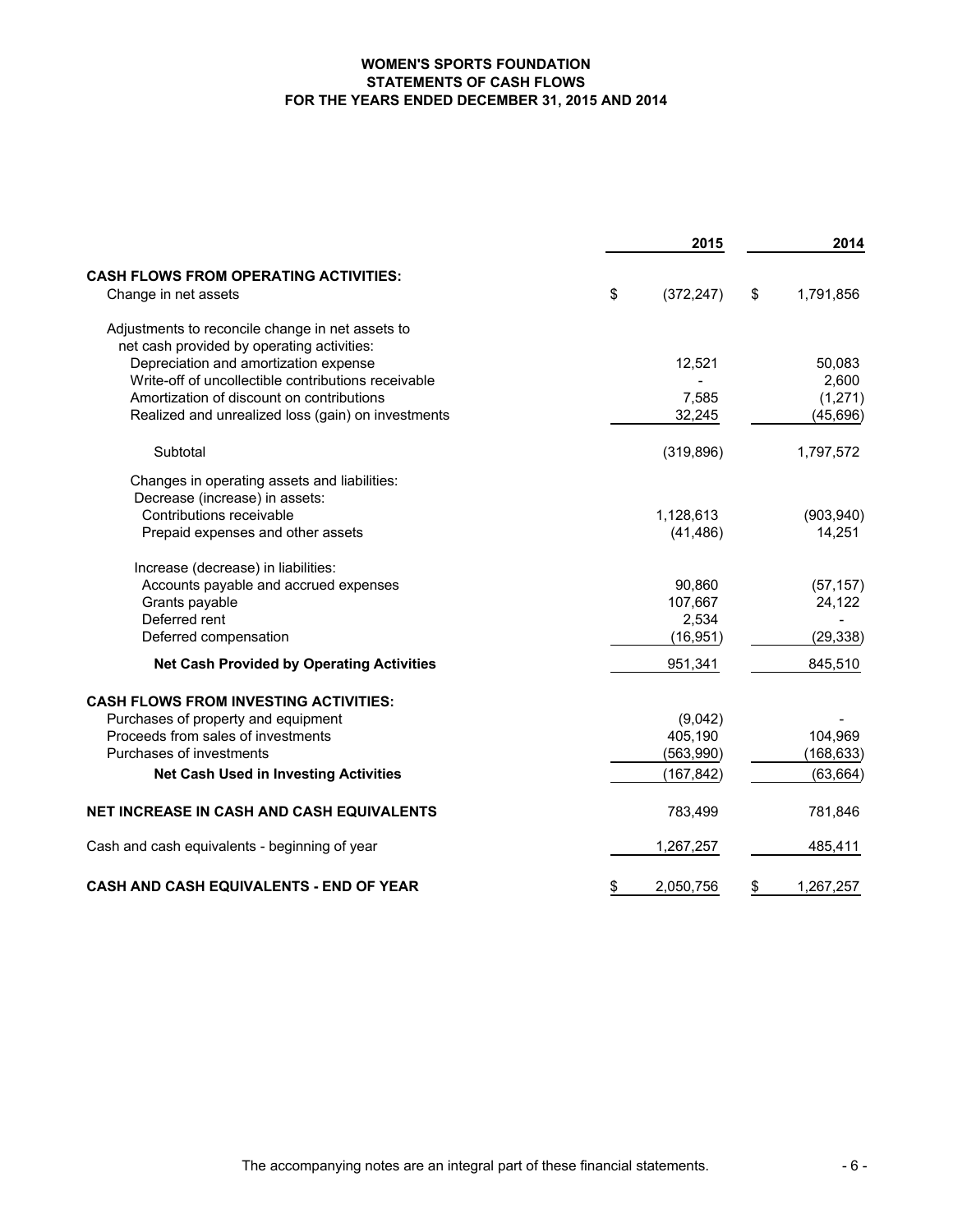# **NOTE 1 – ORGANIZATION AND NATURE OF ACTIVITIES**

The Women's Sports Foundation (the "Foundation") is a national educational nonprofit organization with a mission of creating leaders by ensuring girls access to sports. Established in 1974 by Billie Jean King, the Foundation is dedicated to ensuring equal access for girls and women in sports and fitness through programs in participation, education, advocacy, research and leadership as described below. The Foundation is incorporated in the state of Delaware and is exempt from federal income taxes under Internal Revenue Code Section 501(c)(3) and similar provisions at the state and local level.

The following is a summary of programs provided by the Foundation:

Participation - Over the last 40 years, the majority of the more than \$50 million the Foundation has distributed in cash grants and materials has helped socio-economically disadvantaged girls play sports or become physically active. Grants have also been made to up-and-coming accomplished athletes from the Travel and Training funds of the Foundation, which enabled them to compete at the early stages of their careers before they became world champions.

Education - The Foundation annually responds to thousands of requests for information from female athletes, parents, coaches, the media and the general public, and distributes educational information each year. Key to the Foundation's public education efforts includes the delivery of research-based facts and messages about the benefits of girls playing sports, and being active and the higher health risks they encounter when they do not.

Advocacy – For four decades, the Foundation has educated people to ensure that the Title IX definition of "equal opportunity" in athletics remains unchanged and that regulations are enforced. The Foundation's website provides educational resources to inform parents, coaches, administrators and athletes of their rights in sports.

Research – Data is consistently requested of the Women's Sports Foundation by the media, funders, governmental agencies, and girl-serving organizations, which creates a major public education demand and a launching pad for the Foundation's initiatives. The Foundation research reports have extraordinary longevity in the public information system.

Leadership - The Foundation is the trusted voice of women's sports and physical activity because its work is anchored on fact-based research and 40 years of experience in the design and execution of award-winning education and public policy programs. The Foundation is the only national organization promoting all sports and physical activities for women of all ages and skill levels and is acknowledged by the media as the expert resource on women's sports issues.

# **NOTE 2 – SUMMARY OF SIGNIFICANT ACCOUNTING POLICIES**

- A. The financial statements have been prepared on the accrual basis of accounting. The Foundation adheres to accounting principles generally accepted in the United States of America.
- B. The Foundation reports contributions received as unrestricted, temporarily restricted or permanently restricted support depending on the existence and/or nature of any donor restrictions. All donor-restricted contributions are reported as an increase in temporarily or permanently restricted net assets, depending on the nature of the restriction. When a donor restriction expires, that is, when a stipulated time restriction ends or purpose restriction is accomplished, temporarily restricted net assets are reclassified to unrestricted net assets and reported in the statements of activities as net assets released from restrictions. Restricted contributions are recorded as unrestricted revenues if the restrictions are fulfilled in the same time period in which the contribution is received.

The Foundation considers membership dues to be contributions because the dues collected are primarily used to support the Foundation's programs rather than to provide benefits to the members.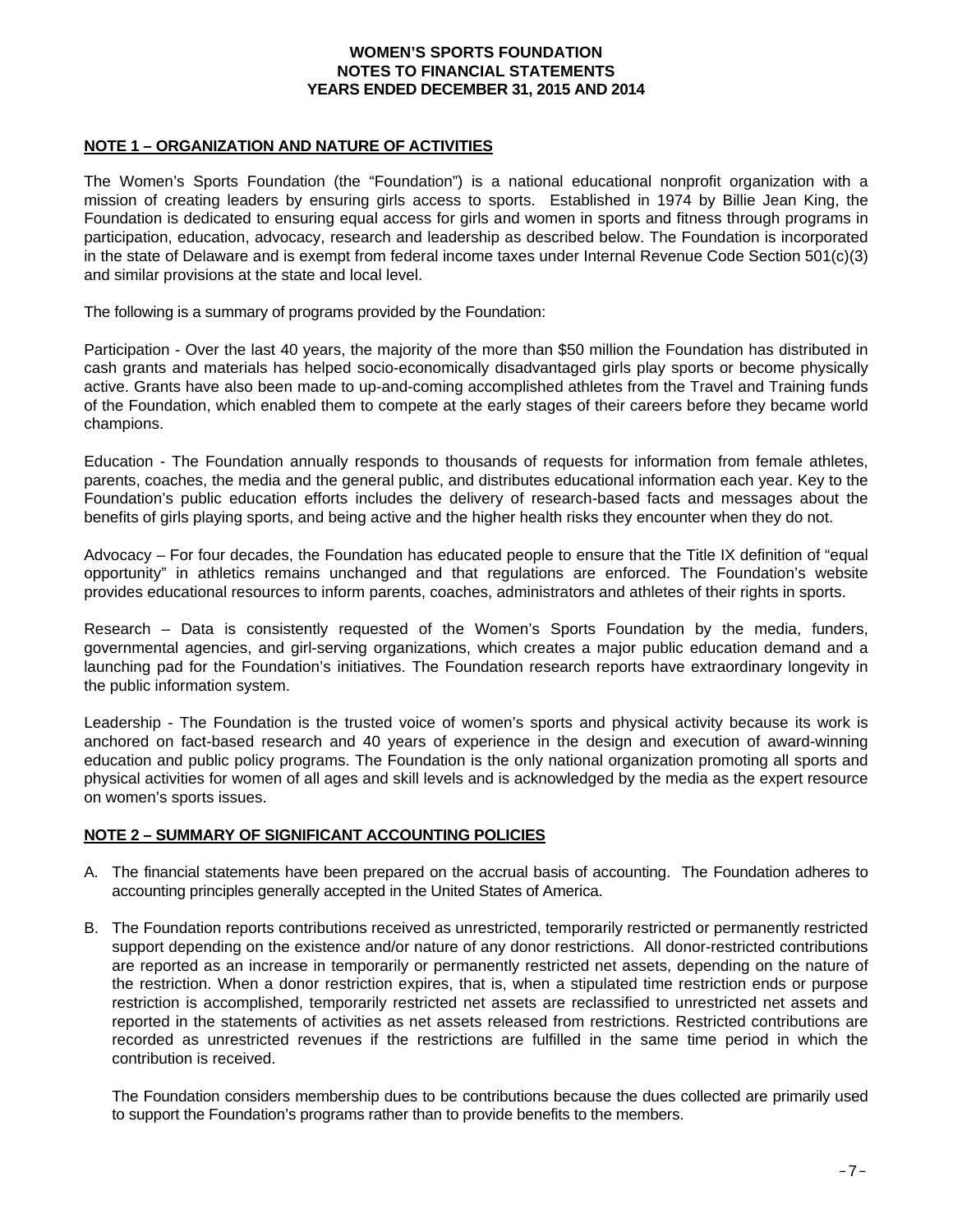# **NOTE 2 – SUMMARY OF SIGNIFICANT ACCOUNTING POLICIES (Continued)**

- C. The Foundation maintains its net assets under the following three classes:
	- Unrestricted Net Assets Net assets that are not subject to donor-imposed restrictions.
	- Temporarily Restricted Net Assets Net assets subject to donor-imposed restrictions that expire by the passage of time, or restrictions by the donor for specific purposes.
	- Permanently Restricted Net Assets Net assets subject to donor-imposed restrictions and maintained in perpetuity, allowing the Foundation to use up or expend part or all of the income (or other economic benefits) derived from the donated assets. Permanently restricted net assets are to provide permanent endowments, with investment income expendable to support various restricted grants and unrestricted activities. Investment income or loss (including gains and losses on investment, interest and dividends) is included in the statements of activities as increases in unrestricted net assets unless the income or loss is restricted by donor or law in which case it is recorded as an increase or decrease in temporarily restricted net assets.
- D. The Foundation considers all cash and money market funds held in banks to be cash and cash equivalents. The Foundation also considers cash and cash equivalents to be all highly liquid instruments purchased with maturities of 90 days or less. Cash equivalents held in broker accounts are classified as investments.
- E. Contributions receivable (unconditional promises to give) that are expected to be collected within one year are recorded at net realizable value. Unconditional promises to give that are expected to be collected in future years are recorded at the present value of their estimated future cash flows. When material, the discount on these amounts is computed using risk-adjusted interest rates applicable to the years in which the promises are received. The Foundation considers contributions to be received in future periods to be implicitly time restricted. The Foundation bases its allowance for doubtful contributions on its historical loss experience considering the age of the receivables. The Foundation has determined that no allowance was necessary as of December 31, 2015 and 2014. There were no write offs of uncollected receivables for the year ended December 31, 2015, however, the Foundation wrote off \$2,600 in unrestricted contributions receivable considered to be uncollectible as of December 31, 2014.
- F. Donated services are recognized in the accompanying financial statements if the services enhance or create non-financial assets or require specialized skills, are provided by individuals possessing those skills, and would typically need to be purchased, if not provided by donation. The Foundation receives contributed goods and services that are valued at the standard market rates that would have been incurred by the Foundation to obtain such services. Contributed goods and services are reported as revenue and expense in the accompanying statements of activities, because they meet the criteria as prescribed by U.S. GAAP. Additionally, the Association received donated securities which are valued at fair market value at the date of donation. During the years ended December 31, 2015 and 2014, the approximate value of in-kind contributions included the following:

|                                                      | 2015               | 2014              |
|------------------------------------------------------|--------------------|-------------------|
| Contributed goods and services<br>Donated securities | 161.000<br>134.000 | 130,000<br>27,000 |
| Total in-kind contributions                          | 295.000            | 157.000           |

G. Investments in equity securities with readily determinable fair values and all debt securities are reported at their fair values, with realized and unrealized gains and losses included in the accompanying statements of activities. Net investment income is recorded as either unrestricted or restricted, in accordance with donor intent.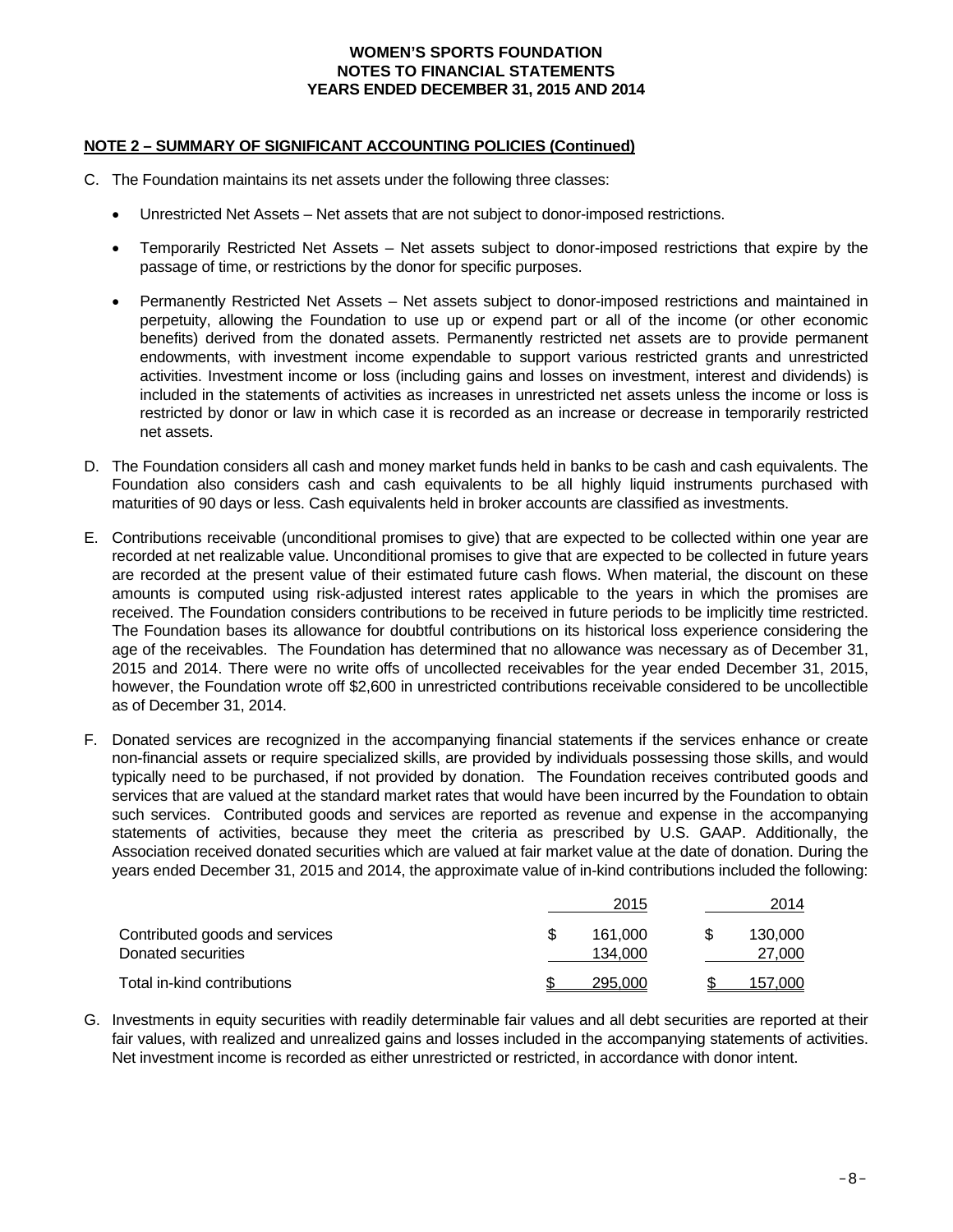# **NOTE 2 – SUMMARY OF SIGNIFICANT ACCOUNTING POLICIES (Continued)**

- H. Property and equipment is stated at cost less accumulated depreciation or amortization. These amounts do not purport to represent replacement or realizable values. Property and equipment is depreciated on a straight-line basis over the estimated useful lives of the assets. Leasehold improvements are amortized on a straight-line basis over the lesser of the useful lives or the remaining term of the respective lease. The Foundation capitalizes all owned equipment having a cost of \$1,000 or more and a useful life of at least two years.
- I. Grants payable are recorded as a liability and related expense when the Board of Trustees approves the grant. Unless material, the Foundation does not discount commitments to be paid later than one year to present value. Grants payable amounted to \$143,500 and \$35,833 as of December 31, 2015 and 2014, respectively, which are payable by the Foundation within the next year.
- J. The Foundation leases real property under operating leases. Since the scheduled rent payments increase over time, the Foundation records an adjustment to rent expense each year to reflect its straight-lining policy. Straightlining of rent gives rise to a timing difference that is reflected as a deferred rent obligation in the accompanying statements of financial position.
- K. The direct costs of special events include expenses for the benefit of the donor. For example, meals and facilities rental are considered direct costs of special events. The costs of providing the various programs and other activities have been summarized on a functional basis. Accordingly, certain costs have been allocated among the programs and supporting services benefited.
- L. The Foundation accounts for and reports joint cost activities consistent with the purpose, content and audience guidelines detailed in Accounting Standards Codification ("ASC") 958-720-15. During the years ended December 31, 2015 and 2014, there were no joint costs.
- M. The preparation of financial statements in conformity with accounting principles generally accepted in the United States of America requires management to make estimates and assumptions that affect the reported amount of assets and liabilities at the date of the financial statements and the reported amounts of revenues and expenses during the reporting period. Actual results could differ from those estimates.
- N. Fair value measurements are based on the price that would be received to sell an asset or paid to transfer a liability in an orderly transaction between market participants at the measurement date.

The fair value hierarchy defines three levels as follows:

Level 1: Valuations based on quoted prices (unadjusted) in an active market that are accessible at the measurement date for identical assets or liabilities. The fair value hierarchy gives the highest priority to Level 1 inputs.

Level 2: Valuations based on observable inputs other than Level 1 prices such as quoted prices for similar assets or liabilities; quoted prices in inactive markets; or model-derived valuations in which all significant inputs are observable or can be derived principally from or corroborated with observable market data.

Level 3: Valuations based on unobservable inputs are used when little or no market data is available. The fair value hierarchy gives lowest priority to Level 3 inputs.

In determining fair value, the Foundation utilizes valuation techniques that maximize the use of observable inputs and minimize the use of unobservable inputs to the extent possible in its assessment of fair value. The availability of observable market data is monitored to assess the appropriate classification of financial instruments within the fair value hierarchy. Changes in economic conditions or model-based valuation techniques may require the transfer of financial instruments from one fair value level to another. In such instances, the transfer is reported at the end of the reporting period. For the years ended December 31, 2015 and 2014, there were no transfers.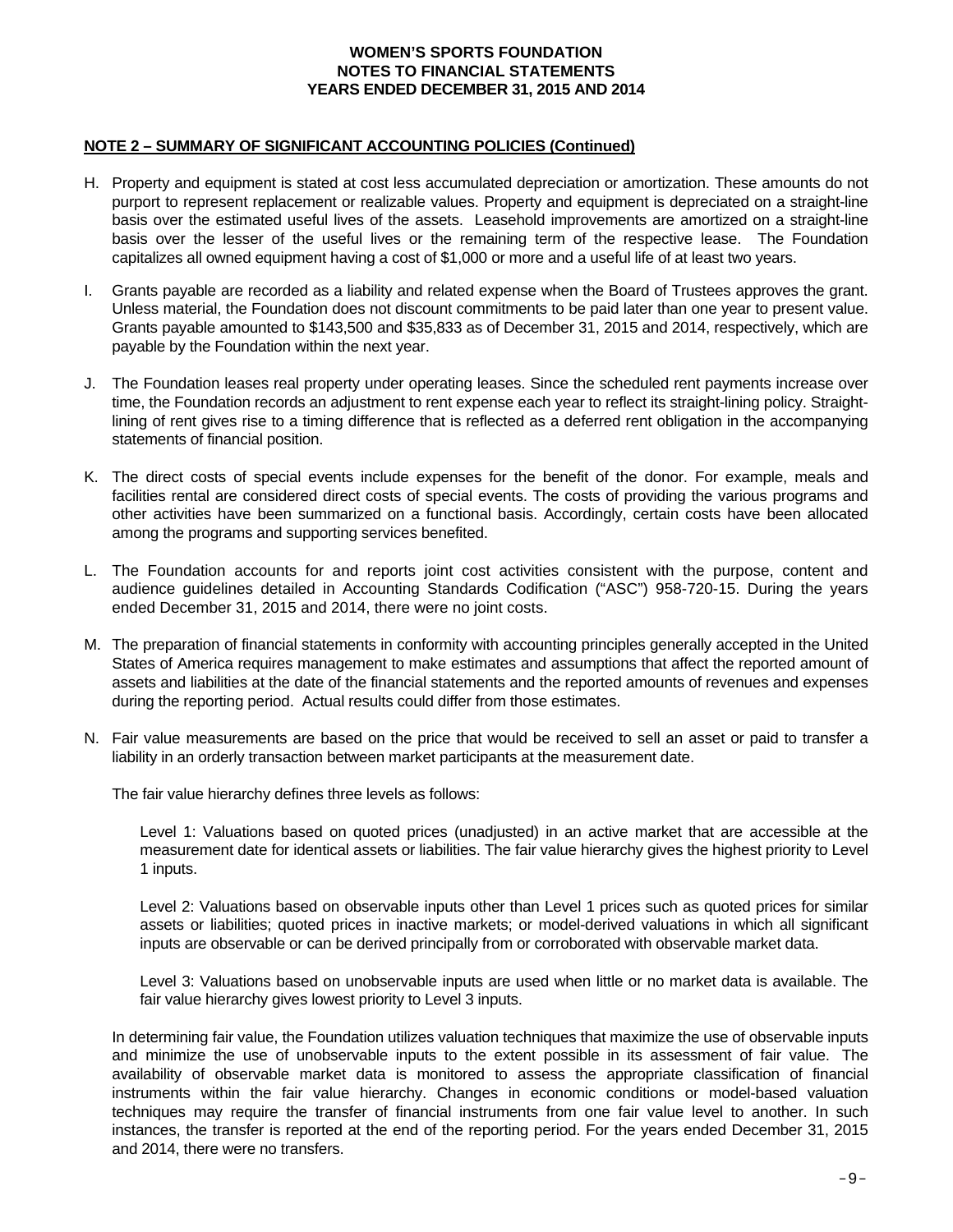# **NOTE 3 – CONTRIBUTIONS RECEIVABLE, NET**

Contributions receivable, net, consist of the following as of December 31, 2015 and 2014:

|                                                       | 2015          | 2014      |
|-------------------------------------------------------|---------------|-----------|
| Amounts due in less than one year                     | \$<br>971.910 | 1.416.995 |
| Amounts due in one to five years                      | 155.806       | 839,334   |
|                                                       | 1.127.716     | 2,256,329 |
| Less: discount (at rates ranging from 0.71% to 4.63%) | (18.354)      | (10,769)  |
|                                                       | 1.109.362     | 2,245,560 |

# **NOTE 4 – INVESTMENTS**

Investments consist of the following as of December 31, 2015 and 2014:

|                                             | 2015             |   | 2014      |
|---------------------------------------------|------------------|---|-----------|
| Cash held in broker accounts                | \$<br>10.416     | S | 21,863    |
| Common stock:                               |                  |   |           |
| Domestic corporate equities                 | 375,883          |   | 10,256    |
| Fixed income securities:                    |                  |   |           |
| U.S. Treasury notes                         | 233,279          |   | 286,631   |
| Federal Home Loan Mortgage notes            | 39,543           |   | 45,538    |
| Federal National Mortgage Association notes | 93,495           |   | 132,000   |
| Commercial and Residential Mortgage-Backed  | 66,356           |   | 87,664    |
| Corporate bonds                             | 241,061          |   | 310,960   |
| Alternative investments:                    |                  |   |           |
| Hedge funds portfolio                       | 45,053           |   | 70,140    |
| Private equity funds portfolio              | 71,852           |   | 85.331    |
|                                             | <u>1,176,938</u> |   | 1.050.383 |

Investments are subject to market volatility, which could substantially change the carrying value in the near term.

The following table summarizes investment (loss) income activity for the years ended December 31, 2015 and 2014:

|                                                    |   | 2015      |     | 2014     |
|----------------------------------------------------|---|-----------|-----|----------|
| Interest and dividends                             | S | 27.998    | \$. | 18,076   |
| Realized and unrealized gain (loss) on investments |   | (32, 245) |     | 45,696   |
| Investment expenses                                |   | (19.111)  |     | (6, 389) |
|                                                    |   | (23,358)  |     | 57,383   |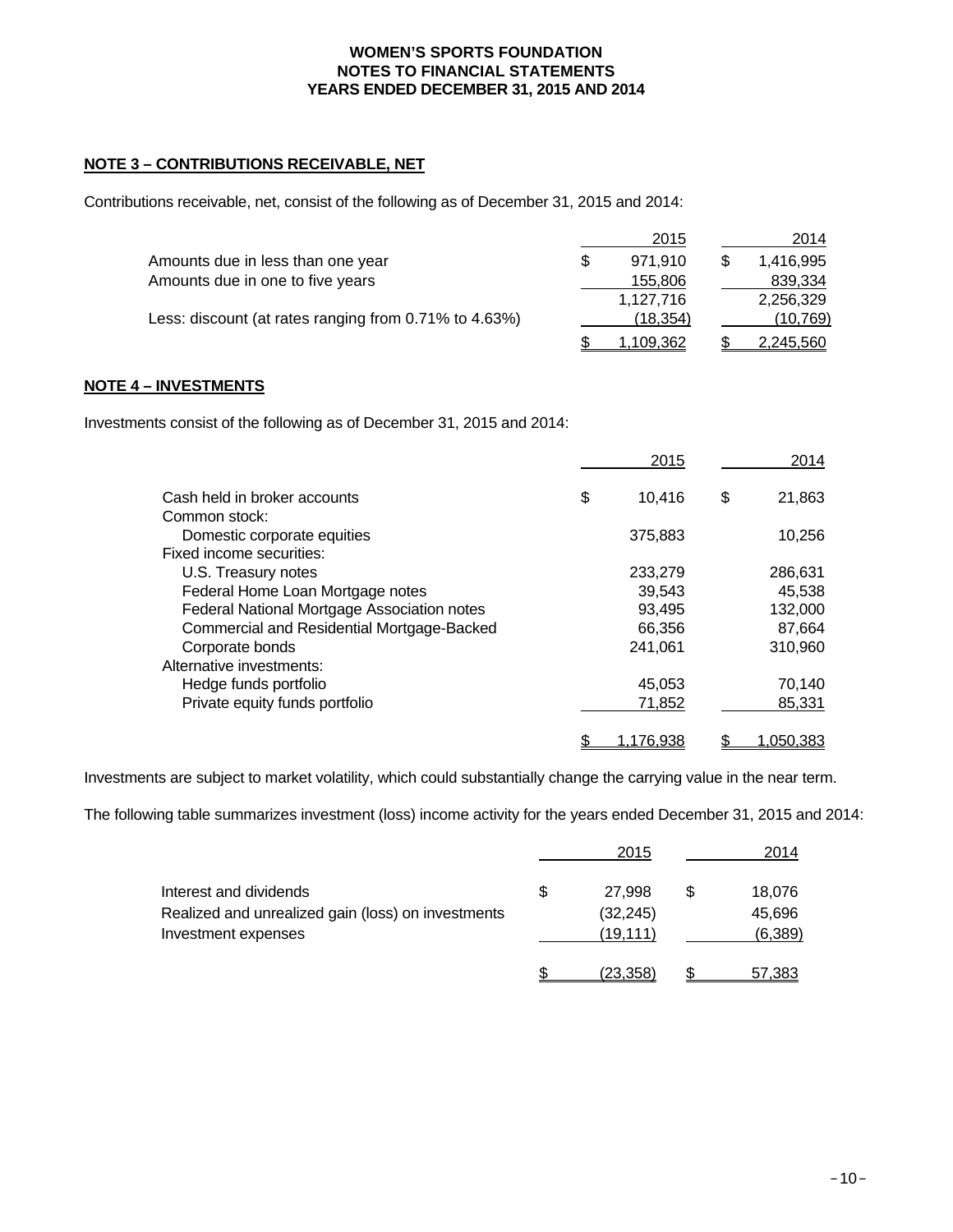# **NOTE 5 – PROPERTY AND EQUIPMENT**

Property and equipment consists of the following as of December 31, 2015 and 2014:

|                                    | 2015          | 2014          | Estimated<br><b>Useful Lives</b> |
|------------------------------------|---------------|---------------|----------------------------------|
| Equipment, computers, and software | \$<br>580,144 | \$<br>580,144 | 2-5 Years                        |
| Furniture and fixtures             | 119,283       | 110,241       | 7-10 Years                       |
| Leasehold improvements             | 338,463       | 338,463       | 5-7 Years                        |
| Total cost                         | 1,037,890     | 1,028,848     |                                  |
| Less: accumulated depreciation     |               |               |                                  |
| and amortization                   | (1,017,242)   | (1,004,721)   |                                  |
| Net book value                     | 20,648        | 24,127        |                                  |

For the years ended December 31, 2015 and 2014, depreciation and amortization expense amounted to \$12,521 and \$50,083 respectively.

# **NOTE 6 – REVOLVING LINE-OF-CREDIT**

The Foundation entered into a revolving line-of-credit arrangement (the "Line") with a financial institution. This arrangement allows the Foundation to borrow up to 85% of certain securities in its investment portfolio at the LIBOR (London Interbank Offered Rate) monthly rate plus 1.75%. Borrowings were collateralized by those certain investments of the Foundation's investment portfolio.

The line was closed as of March 26, 2015. There were no borrowings as of December 31, 2014

#### **NOTE 7 – TEMPORARILY RESTRICTED NET ASSETS**

Temporarily restricted net assets as of December 31, 2015 and 2014 are available for the following purposes and time restrictions:

|                   | 2015            | 2014          |
|-------------------|-----------------|---------------|
| Participation     | \$<br>600,420   | \$<br>720,491 |
| Education         | 302,496         | 413,638       |
| Advocacy          | 45,618          | 5,403         |
| Research          | 66              | 66            |
| Leadership        | 114,496         | 104,512       |
| Time restrictions | 900,154         | 1,871,398     |
|                   | \$<br>1.963.250 | 3,115,508     |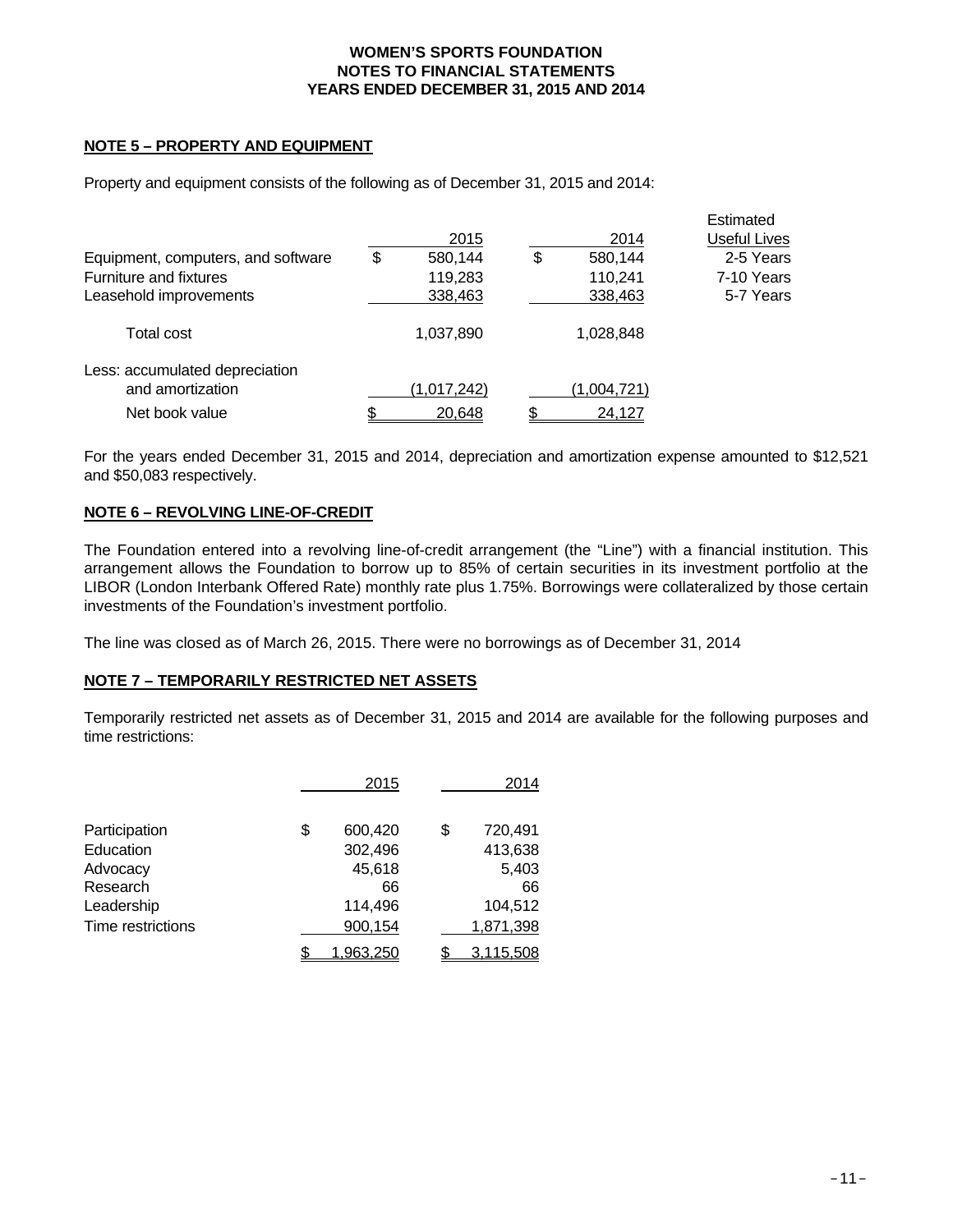# **NOTE 7 – TEMPORARILY RESTRICTED NET ASSETS (Continued)**

Temporarily restricted net assets were released from donor restrictions by incurring expenses satisfying the restricted purposes, by occurrence of other events specified by the donors, or the passage of time during the years ended December 31, 2015 and 2014 as follows:

|                   | 2015          | 2014          |
|-------------------|---------------|---------------|
| Participation     | \$<br>352,420 | \$<br>220,268 |
| Education         | 416,868       | 308,050       |
| Advocacy          | 4,403         | 7,586         |
| Leadership        | 74,815        | 36,000        |
| Time restrictions | 983,750       | 313,333       |
|                   | .832,256      | 885.237       |

# **NOTE 8 – DEFERRED COMPENSATION AND PENSION PLAN**

The Foundation has a deferred compensation plan which is intended to be employee funded and is designed to attract and retain key management personnel by permitting them to enter into agreements with the Foundation and provide for a deferral of payment of a portion of their current compensation until death, disability, retirement, termination of employment, or other events as defined in the plan document.

The Foundation has recorded a liability as of December 31, 2015 and 2014 of \$0 and \$16,951, respectively, which represents the sum of salary deferrals plus allocations of investment income, losses, and payments. The related investments are recorded at fair value and included in prepaid expenses and other assets on the accompanying statements of financial position.

In addition, the Foundation has a defined contribution pension plan for the benefit of its employees. This plan is noncontributory by the employees and is administered by an insurance company. Under the plan, a predetermined contribution is made to the account of each individual employee based on annual compensation levels. Employees are 100% vested after two years in the plan. During the years ended December 31, 2015 and 2014, the Foundation contributed an amount equal to 5.33% of employees' compensation, which amounted to \$15,534 and \$30,431, respectively.

Lastly, the Foundation offers to its employees a voluntary tax deferred annuity plan under the Internal Revenue Code Section 403(b). The Foundation does not make contributions to the voluntary tax deferred annuity plan.

# **NOTE 9 – FAIR VALUE MEASUREMENTS**

Investments in short-term instruments, common stock, U.S. Treasury notes and bonds, U.S. government securities and corporate bonds with readily determinable fair values are carried at market value based on the last reported sales price at the end of the fiscal year, or in the absence of a reported sales price, at the average of the bid and asked price or model-derived valuations in which all significant inputs are observable or can be derived principally from or corroborated with observable market data.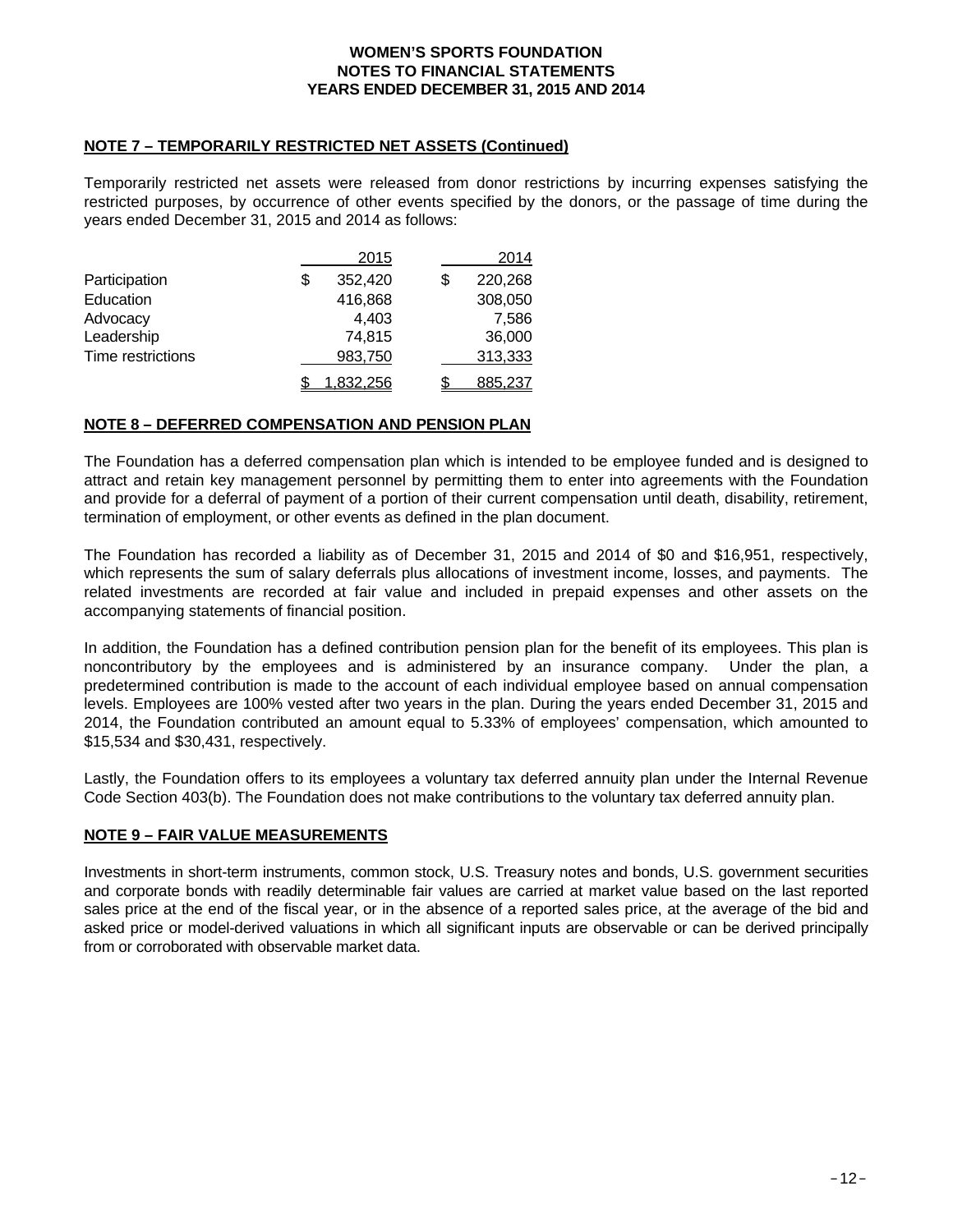# **NOTE 9 – FAIR VALUE MEASUREMENTS (Continued)**

Alternative investments that are "fund-of-funds," which invest primarily in hedge funds and private equity funds, are stated at fair value in an unquoted market. Investment holdings within the alternative investments include primarily nonmarketable securities. Fair value, which represents net asset value, of the alternative investments is determined by the alternative investments' management company. Values may be based on historical cost, appraisals, obtainable prices for similar assets, or other estimates. Because of the inherent uncertainty of valuation of the Foundation's investment in the alternative investments and for certain underlying investments held by the alternative investment fund, values for those investments may differ significantly from values that would have been used had a ready market for the investments existed. The Foundation can only redeem its investment in the hedge fund portion of the alternative investments at the end of each calendar year with 90 days prior notice to the Fund's administrator. These investments are classified as Level 2. Redemption is not permitted on the private equity fund portion of the alternative investments, which will therefore be shown as Level 3. The objective of the alternative investments is to generate a long-term growth rate in excess of 15% per annum with an annualized standard deviation below that of the S&P 500 index and low correlation to the U.S. public equity markets. All other investments are maintained and managed by an investment brokerage company.

During the years ended December 31, 2015 and 2014, the Foundation received scheduled cash payouts from its alternative investments portfolio, of approximately \$16,000 and \$48,000 (19% and 22% of its balance at the beginning of the year, respectively). Based on this redemption schedule, the hedge fund portion of the investments is shown as a Level 2 financial asset measured at fair value as of December 31, 2015 and 2014.

Financial assets and liabilities carried at fair value at December 31, 2015 are classified in the table as follows:

|                                             | Level 1      | Level 2 | Level 3 | Total        |
|---------------------------------------------|--------------|---------|---------|--------------|
| ASSETS CARRIED AT FAIR VALUE                |              |         |         |              |
| Cash held in broker accounts                | \$<br>10,416 | \$      | \$      | \$<br>10,416 |
| Common stock:                               |              |         |         |              |
| Domestic corporate equity                   | 375,883      |         |         | 375,883      |
| Fixed income securities:                    |              |         |         |              |
| U.S. Treasury notes                         |              | 233,279 |         | 233,279      |
| Federal Home Loan Mortgage notes            |              | 39,543  |         | 39,543       |
| Federal National Mortgage Association notes |              | 93.495  |         | 93,495       |
| Commercial and Residential Mortgaged-Backed |              | 66,356  |         | 66,356       |
| Corporate bonds                             |              | 241,061 |         | 241,061      |
| Alternative investments:                    |              |         |         |              |
| Hedge funds portfolio                       |              | 45,053  |         | 45,053       |
| Private equity funds portfolio              |              |         | 71,852  | 71,852       |
| TOTAL ASSETS AT FAIR VALUE                  | 386,299      | 718,787 | 71,852  | \$1,176,938  |

The reconciliation for the year ended December 31, 2015 of the alternative investments measured at estimated fair value is as follows:

|                                                                    |    | Level 3                      |
|--------------------------------------------------------------------|----|------------------------------|
| Balance at January 1, 2015<br>Return of capital<br>Unrealized gain | S. | 85.331<br>(16, 327)<br>2.848 |
| Balance at December 31, 2015                                       |    | 1.852                        |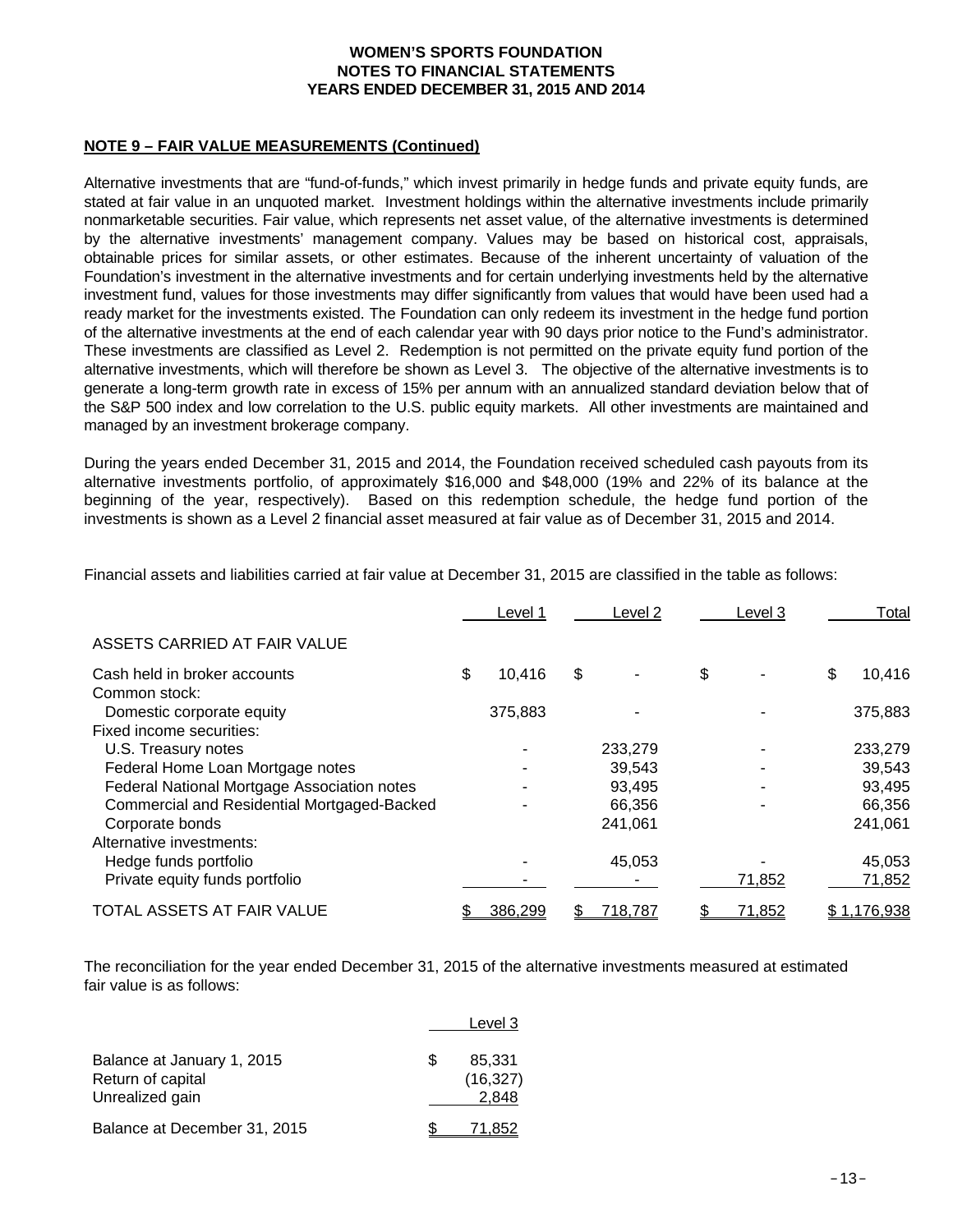# **NOTE 9 – FAIR VALUE MEASUREMENTS (Continued)**

Financial assets and liabilities carried at fair value at December 31, 2014 are classified in the table as follows:

|                                             | Level 1      |    | Level 2 | Level 3 | Total        |
|---------------------------------------------|--------------|----|---------|---------|--------------|
| <b>ASSETS CARRIED AT FAIR VALUE</b>         |              |    |         |         |              |
| Cash held in broker accounts                | \$<br>21,863 | \$ |         | \$      | \$<br>21,863 |
| Common stock:                               |              |    |         |         |              |
| <b>Basic materials</b>                      | 10,256       |    |         |         | 10,256       |
| Fixed income securities:                    |              |    |         |         |              |
| U.S. Treasury notes                         |              |    | 286,631 |         | 286,631      |
| Federal Home Loan Mortgage notes            |              |    | 45,538  |         | 45,538       |
| Federal National Mortgage Association notes |              |    | 132,000 |         | 132,000      |
| Commercial and Residential Mortgaged-Backed |              |    | 87,664  |         | 87,664       |
| Corporate bonds                             |              |    | 310,960 |         | 310,960      |
| 457(b) Plan - mutual funds                  | 16,951       |    |         |         | 16,951       |
| Alternative investments:                    |              |    |         |         |              |
| Hedge funds portfolio                       |              |    | 70,140  |         | 70,140       |
| Private equity funds portfolio              |              |    |         | 85,331  | 85,331       |
| TOTAL ASSETS AT FAIR VALUE                  | 49,070       | S  | 932,933 | 85,331  | \$1,067,334  |
| LIABILITIES CARRIED AT FAIR VALUE           |              |    |         |         |              |
| 457(b) Plan – mutual funds                  | 16,951       |    |         |         | 16,951       |

The reconciliation for the year ended December 31, 2014 of the alternative investments measured at estimated fair value is as follows:

|                                                                    | Level 3                     |
|--------------------------------------------------------------------|-----------------------------|
| Balance at January 1, 2014<br>Return of capital<br>Unrealized gain | 132,395<br>(47, 619)<br>555 |
| Balance at December 31, 2014                                       | 85.331                      |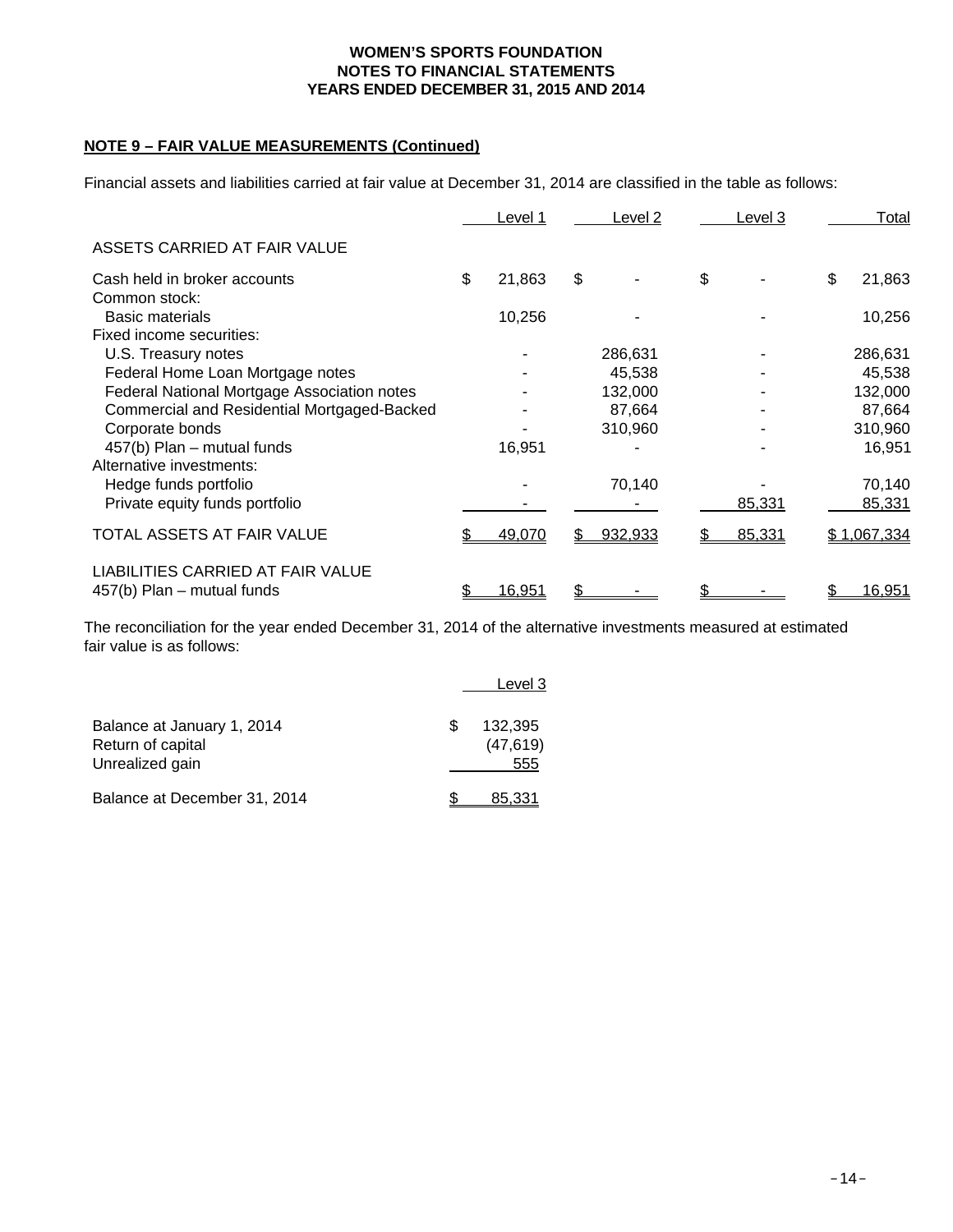# **NOTE 10 – ENDOWMENT NET ASSETS**

Generally accepted accounting principles in the United States of America provide guidance on the net asset classifications of donor-restricted endowment funds for a not-for-profit organization that is subject to the Uniform Prudent Management of Institutional Funds Act ("UPMIFA"). These standards also dictate the disclosures necessary regarding the organization's endowment funds, including board designated funds.

The Board of Trustees of the Foundation has interpreted UPMIFA as requiring the preservation of the historical dollar value of the original donor-restricted endowment gift absent explicit donor stipulations to the contrary. See Note 2C for how the Foundation maintains its net assets.

The Foundation's endowment investment policy is to invest in fixed-income securities, equity securities and money market securities based on an asset allocation with the objective of capital appreciation. Annual spending from the endowment fund is established by the Board of Trustees prior to the beginning of each fiscal year. Unless authorized by the Board of Trustees, the appropriations from the endowment funds should not deplete the historical dollar value of the endowment fund.

For the years ended December 31, 2015 and 2014, there were no appropriations of investment earnings.

Changes in endowment net assets for the year ended December 31, 2015 are as follows:

|                                | Temporarily<br>Restricted | Permanently<br>Restricted |   | Total    |
|--------------------------------|---------------------------|---------------------------|---|----------|
| Endowment net assets,          |                           |                           |   |          |
| beginning of year              | \$<br>53,218              | \$<br>693,412             | S | 746,630  |
| Contribution to endowments     |                           | 190,000                   |   | 190,000  |
| Investment activity:           |                           |                           |   |          |
| Interest and dividends         | 20,999                    |                           |   | 20,999   |
| Unrealized loss on investments | (22,296)                  |                           |   | (22,296) |
| Total investment activity      | (1,297)                   |                           |   | (1, 297) |
| Endowment net assets,          |                           |                           |   |          |
| end of year                    | 51,921                    | 883,412                   |   | 935,333  |

Changes in endowment net assets for the year ended December 31, 2014 are as follows:

|                                | Temporarily<br>Restricted |   | Permanently<br>Restricted |   | Total          |
|--------------------------------|---------------------------|---|---------------------------|---|----------------|
| Endowment net assets,          |                           |   |                           |   |                |
| beginning of year              | \$<br>7.898               | S | 693,412                   | S | 701,310        |
| Contribution to endowments     |                           |   |                           |   |                |
| Investment activity:           |                           |   |                           |   |                |
| Interest and dividends         | 11,933                    |   |                           |   | 11,933         |
| Unrealized gain on investments | 33,387                    |   |                           |   | 33,387         |
| Total investment activity      | 45,320                    |   |                           |   | 45,320         |
| Endowment net assets,          |                           |   |                           |   |                |
| end of year                    | 53,218                    |   | 693,412                   |   | <u>746,630</u> |

Endowment net assets of \$935,333 and \$746,630 are included with investments in the accompanying statements of financial position as of December 31, 2015 and 2014, respectively.